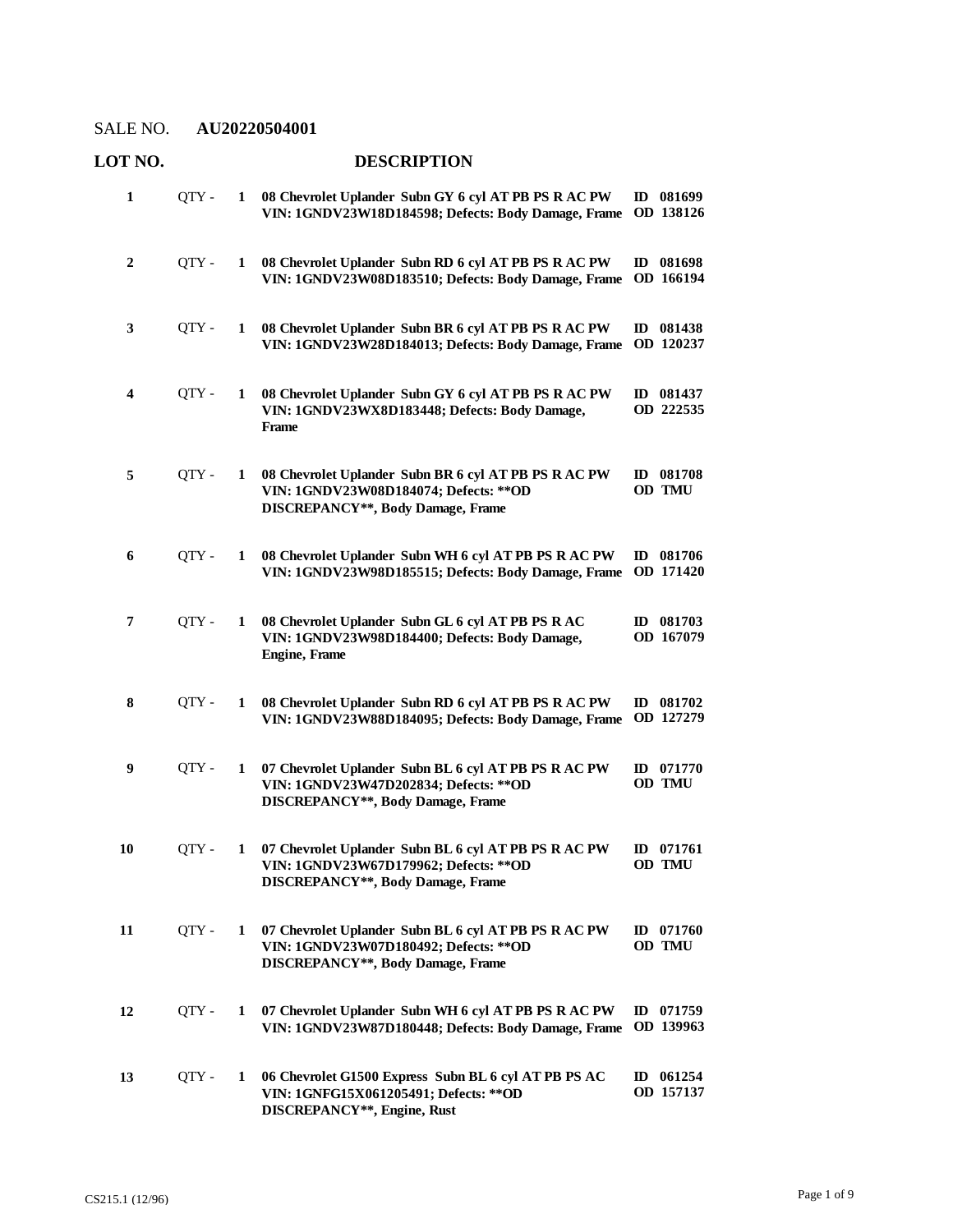# **LOT NO. DESCRIPTION**

| 14 | OTY - | 1 | 18 Chevrolet Malibu 4DSD BK 4 cyl AT PB PS R AC PW<br>VIN: 1G1ZC5ST2JF204258; Defects: ** OD<br><b>DISCREPANCY**, Accident Damage</b>                                                                                  | ID 181667<br>OD TMU                    |
|----|-------|---|------------------------------------------------------------------------------------------------------------------------------------------------------------------------------------------------------------------------|----------------------------------------|
| 15 | QTY - | 1 | 12 Chevrolet Malibu 4DSD WH 4 cyl AT PB PS R AC PW<br>VIN: 1G1ZA5EU6CF370313; Defects: ** OD<br><b>DISCREPANCY**, Accident Damage</b>                                                                                  | ID 121344<br>OD TMU                    |
| 16 | QTY - | 1 | 11 Chevrolet Impala 4DSD SL 6 cyl AT PB PS R AC PW<br>VIN: 2G1WF5EK1B1312425; Defects: Accident Damage                                                                                                                 | ID 111121<br>OD 176508                 |
| 17 | OTY - | 1 | 07 Chevrolet Impala 4DSD BL 6 cyl AT PB PS R AC PW<br>VIN: 2G1WB58K279321960; Defects: Body Damage, Frame                                                                                                              | ID 071497<br>OD 70354                  |
| 18 | QTY - | 1 | 07 Ford E450 Bus GR 8 cyl Diesel AT PB PS R AC<br>VIN: 1FDXE45PX7DA13091; Defects: ** OD<br>DISCREPANCY**, Body Damage, Engine, FOR PARTS<br>VALUE ONLY, Frame, Hole Cut in Engine Block, MV907A<br><b>TO BE GIVEN</b> | ID 075521<br>OD TMU                    |
| 19 | QTY - | 1 | 06 Honda Civic 4DSD GY 4 cyl AT PB PS R AC PW<br>VIN: JHMFA36296S003170; Defects: Body Damage, Frame                                                                                                                   | ID 061037<br>OD 126997                 |
| 20 | QTY-  | 1 | 06 Honda Civic 4DSD GY 4 cyl AT PB PS R AC PW<br>VIN: JHMFA36296S006246; Defects: Battery                                                                                                                              | ID 061038<br>OD 170853                 |
| 21 | QTY - | 1 | 06 Honda Accord 4DSD GY 6 cyl AT PB PS R AC PW<br>VIN: JHMCN36436C000266; Defects: Body Damage,<br><b>Engine</b> , Frame                                                                                               | ID $061520$<br>OD 291110               |
| 22 | OTY - | 1 | 12 Dodge Caravan Subn GY 6 cyl AT PB PS R AC PW<br>VIN: 2C4RDGBGXCR366699; Defects: Engine                                                                                                                             | ID 121240<br>OD 131156                 |
| 23 | QTY-  |   | 1 09 Dodge Caravan Subn GR 6 cyl AT PB PS R AC PW<br>VIN: 2D8HN44E29R648610; Defects: Rust                                                                                                                             | ID 091134<br>OD 185278                 |
| 24 | OTY - | 1 | 09 Dodge Caravan Subn TN 6 cyl AT PB PS R AC PW<br>VIN: 2D8HN44E19R653328; Defects: Rust                                                                                                                               | ID 091135<br>OD 153910                 |
| 25 | QTY - | 1 | 02 Dodge Ram 2500 Subn GR 8 cyl AT PB PS R AC<br>VIN: 2B5WB25Y42K137564; Defects: Brake Lines, Frame<br><b>Rotted Out</b>                                                                                              | ID 025472<br>OD 39134                  |
| 26 | QTY - | 1 | 12 Dodge Caravan Mini Van GY 6 cyl<br>VIN: 2C4RDGXCR366699; Defects: Engine                                                                                                                                            | ID 121240<br>**<br><b>CANCELLED</b> ** |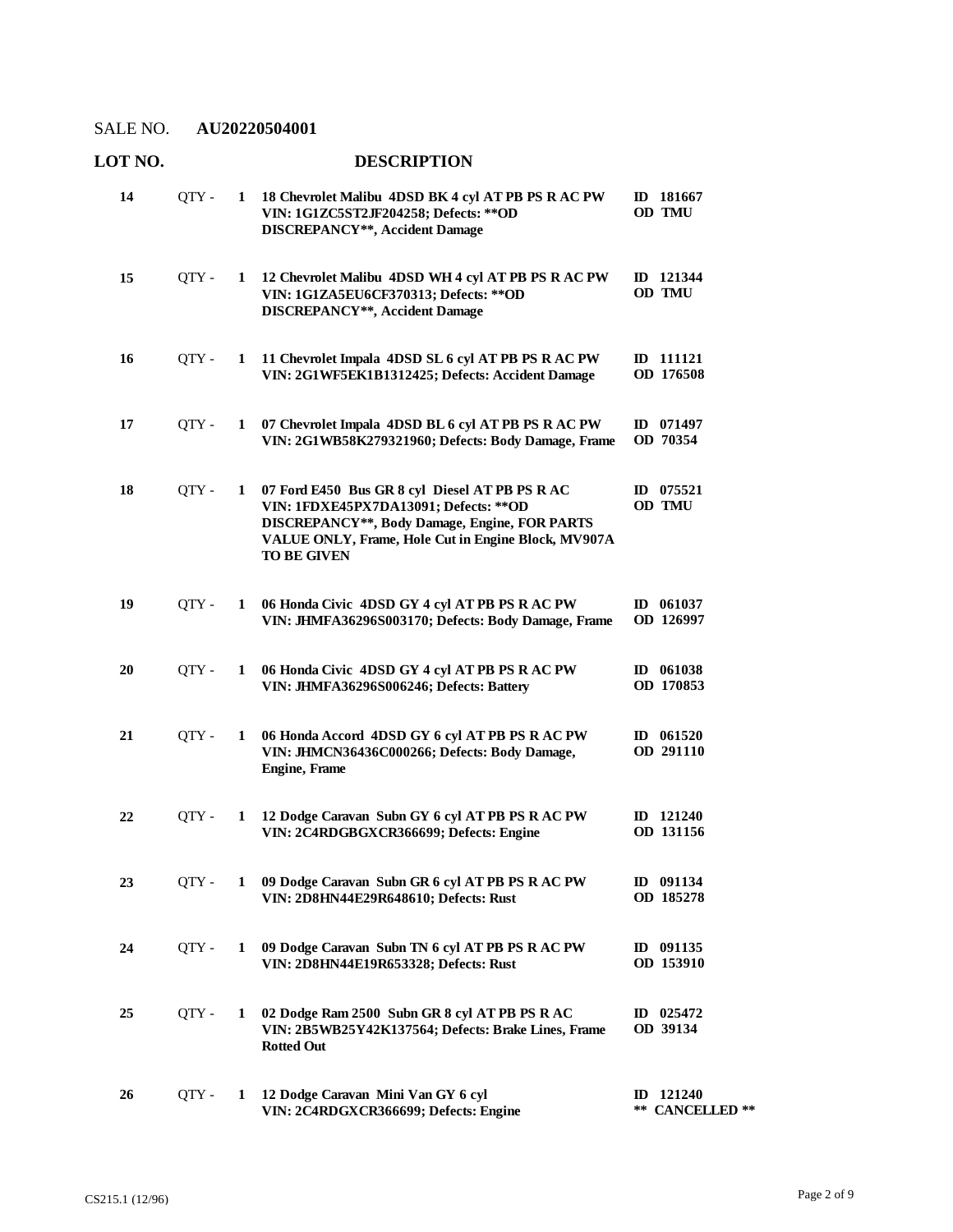| LOT NO. |       |   | <b>DESCRIPTION</b>                                                                                                                                     |                                |
|---------|-------|---|--------------------------------------------------------------------------------------------------------------------------------------------------------|--------------------------------|
| 27      | QTY - | 1 | 10 Nissan Altima 4DSD BK 4 cyl AT PB PS R AC PW<br>VIN: 1N4CL2AP5AC109586; Defects: Body Damage                                                        | ID 101030<br>OD 153744         |
| 28      | QTY - | 1 | 10 Nissan Altima 4DSD BK 6 cyl AT PB PS R AC PW<br>VIN: 1N4CL2AP6AC140099; Defects: Frame Rotted Out,<br><b>Under Carriage Damage</b>                  | $ID$ 101029<br>** CANCELLED ** |
| 29      | QTY - | 1 | 09 Nissan Altima 4DSD GY 6 cyl AT PB PS R AC PW<br>VIN: 1NHCL21E89C152958; Defects: Hybrid Battery                                                     | ID 091217<br>OD 176426         |
| 30      | QTY - |   | 1 09 Nissan Altima 4DSD GY 4 cyl AT PB PS R AC PW<br>VIN: 1N4CL21E49C153329; Defects: Battery                                                          | ID 091218<br>OD 224498         |
| 31      | QTY - | 1 | 09 Nissan Altima 4DSD SL 6 cyl AT PB PS R AC PW<br>VIN: 1N4CL21ES9C160158; Defects: Brakes, Wheel<br><b>Bearings</b>                                   | ID 091216<br>OD 216753         |
| 32      | OTY - | 1 | 08 Toyota Prius 4DSD BL 4 cyl AT PB PS R AC PW<br>VIN: JTDKB206787769406; Defects: Hybrid Battery                                                      | ID 081559<br>OD 196040         |
| 33      | OTY - | 1 | 03 GMC G3500 Savana Van BL 8 cyl Wheelchair Van AT<br>PB PS R AC PW<br>VIN: 1GDHG39U731230702; Defects: Frame Rotted Out                               | ID 031432<br>OD 141927         |
| 34      | QTY - | 1 | 09 Chevrolet G3500 Express Subn BL 8 cyl AT PB PS AC<br>VIN: 1GAHG39K391174598; Defects: ** OD<br>DISCREPANCY**, Rust, Transmission                    | ID 091286<br>OD 150508         |
| 35      | QTY - | 1 | 04 Dodge Ram 2500 Pickup BL 8 cyl 4X4 AT PB PS R AC<br><b>PW</b><br>VIN: 3D7KU26D64G256752; Defects: ** OD<br>DISCREPANCY**, Body Damage, Engine, Rust | ID $045242$<br>OD 50243        |
| 36      | OTY - | 1 | 09 Chevrolet Express Van RD 8 cyl AT PB PS R AC PW<br>VIN: 1GBHG39K891161437; Defects: Body Damage, Fuel<br>Pump, Rust                                 | ID 091069<br>OD 123212         |
| 37      | QTY - | 1 | 08 Chevrolet Express Van GR 8 cyl AT PB PS R AC PW<br>VIN: 1GNFM154681198195; Defects: ** OD<br><b>DISCREPANCY**, Frame Rotted Out</b>                 | ID 081423<br>OD TMU            |
| 38      | QTY - | 1 | 08 Chevrolet Express Van RD 8 cyl AT PB PS R AC PW<br>VIN: GAHG39K181197635; Defects: Frame Rotted Out                                                 | ID 081366<br>OD 67708          |
| 39      | QTY - | 1 | 08 Chevrolet Express Van GY 8 cyl AT PB PS R AC PW<br>VIN: 1GBHG39K281229438; Defects: Frame Rotted Out                                                | ID 081519<br>OD 174535         |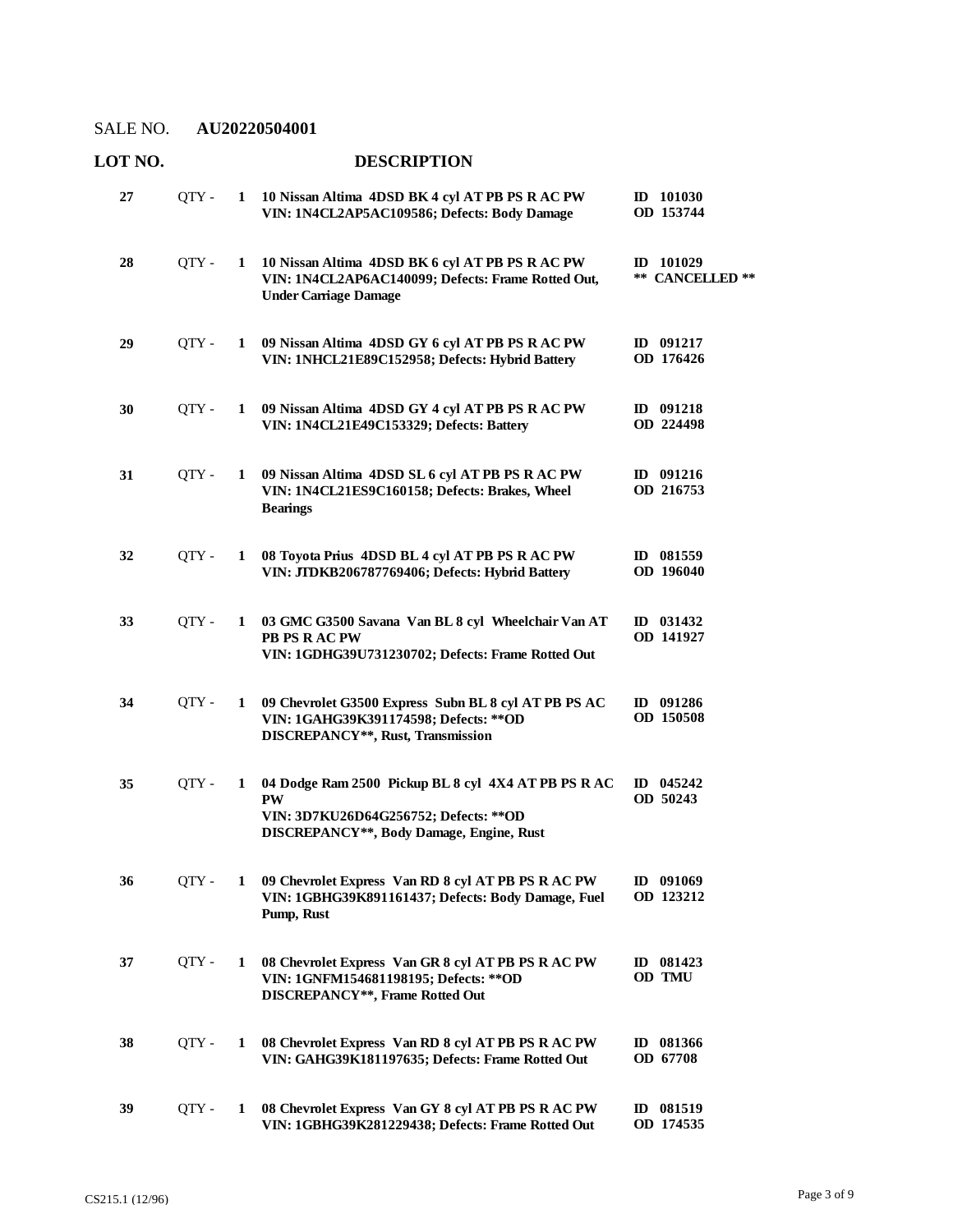| LOT NO. |       |              | <b>DESCRIPTION</b>                                                                                                                                             |                               |
|---------|-------|--------------|----------------------------------------------------------------------------------------------------------------------------------------------------------------|-------------------------------|
| 40      | QTY - | 1            | 08 Chevrolet Express Van GY 8 cyl Wheelchair Van AT PB<br><b>PS RACPW</b><br>VIN: 1GBHG39K181192317; Defects: Frame Rotted Out                                 | ID 081516<br>OD 117823        |
| 41      | QTY - | 1            | 08 Chevrolet Express Van GY 8 cyl Wheelchair Van AT PB<br><b>PS RACPW</b><br>VIN: 1GBHG39K881192217; Defects: Frame Rotted Out                                 | ID 081514<br>OD 101001        |
| 42      | QTY - | 1            | 08 Chevrolet Express Van GY 8 cyl AT PB PS R AC PW<br>VIN: 1GNFH154881196139; Defects: Frame Rotted Out                                                        | <b>ID</b> 081421<br>OD 114757 |
| 43      | QTY-  | 1            | 08 Chevrolet Express Van GY 8 cyl AT PB PS R AC PW<br>VIN: 1GNFH154481195604; Defects: ** OD<br>DISCREPANCY**, Frame Rotted Out                                | ID 081420<br>OD TMU           |
| 44      | QTY-  | 1            | 08 Chevrolet Express Van GY 8 cyl Wheelchair Van AT PB<br><b>PS RACPW</b><br>VIN: 1GBHG39K181195007; Defects: Body Damage, Rust<br><b>Holes in Floor</b>       | $ID$ 081517<br>OD 81787       |
| 45      | QTY - | 1            | 08 Chevrolet Express Van GR 8 cyl AT PB PS R AC PW<br>VIN: 1GAGG25K281197526; Defects: Frame Rotted Out                                                        | ID 081396<br>OD 94861         |
| 46      | OTY - | 1            | 08 Chevrolet Express Van GR 8 cyl Wheelchair Van AT PB<br><b>PS RACPW</b><br>VIN: 1GBHG39K681230348; Defects: Frame Rotted Out                                 | ID 081520<br>OD 116306        |
| 47      | QTY-  | 1            | 08 Chevrolet Express Van BL 8 cyl Wheelchair Van AT PB<br><b>PS RACPW</b><br>VIN: 1GBHG39K181229687; Defects: Body Damage,<br>Engine, Structural, Transmission | ID 081518<br>OD 98434         |
| 48      | QTY-  |              | 1 07 Chevrolet Express Van RD 8 cyl Wheelchair Van AT PB ID 071669<br><b>PS RACPW</b><br>VIN: 1GBHG39U071206627; Defects: Frame Rotted Out                     | OD 105465                     |
| 49      | QTY-  | 1            | 07 Chevrolet Express Van BK 8 cyl AT PB PS R AC PW<br>VIN: 1GAHG39U971206310; Defects: Frame Rotted Out                                                        | ID 071605<br>OD 97703         |
| 50      | QTY - | $\mathbf{1}$ | 07 Chevrolet Express Van RD 8 cyl Wheelchair Van AT PB<br><b>PS RACPW</b><br>VIN: 1GBHG39UX71205551; Defects: Frame Rotted Out                                 | ID $071670$<br>OD 165410      |
| 51      | QTY - | 1            | 07 Chevrolet Express Van BL 8 cyl AT PB PS R AC PW<br>VIN: 1GAGG25U371206704; Defects: Frame Rotted Out                                                        | ID 071549<br>OD 134642        |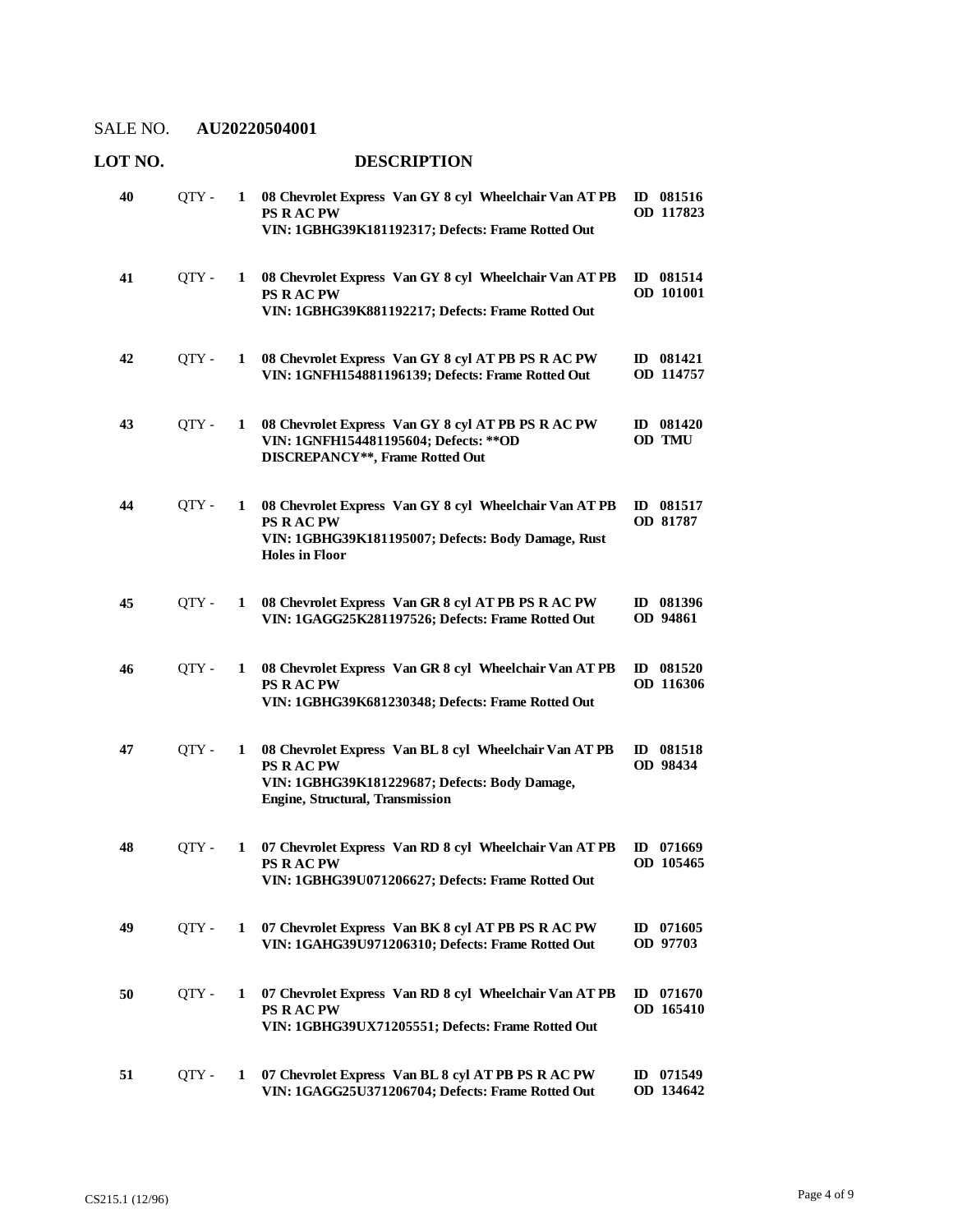| LOT NO. |       |              | <b>DESCRIPTION</b>                                                                                                                                                |                        |
|---------|-------|--------------|-------------------------------------------------------------------------------------------------------------------------------------------------------------------|------------------------|
| 52      | QTY - | $\mathbf{1}$ | 07 Chevrolet Express Van GY 8 cyl AT PB PS R AC PW<br>VIN: 1GAGG25U871206018; Defects: Frame Rotted Out                                                           | ID 071548<br>OD 95999  |
| 53      | QTY - |              | 1 07 Chevrolet Express Van SL 8 cyl AT PB PS R AC PW<br>VIN: 1GBHG39U971197040; Defects: Frame Rotted Out                                                         | ID 071671<br>OD 105302 |
| 54      | QTY - | 1            | 07 Chevrolet Express Van BK 8 cyl AT PB PS R AC PW<br>VIN: 1GNFH15Z771199947; Defects: Frame Rotted Out                                                           | ID 071516<br>OD 95062  |
| 55      | QTY - |              | 1 07 Chevrolet Express Van GY 8 cyl AT PB PS R AC PW<br>VIN: 1GAGG25U671204493; Defects: Frame Rotted Out                                                         | ID 071547<br>OD 108135 |
| 56      | QTY - | 1            | 07 Chevrolet Express Van RD 8 cyl AT PB PS R AC PW<br>VIN: 1GAGG25U871113337; Defects: ** OD<br>DISCREPANCY**, Frame Rotted Out                                   | ID 071073<br>OD TMU    |
| 57      | QTY - | 1            | 06 Chevrolet Express Van RD 8 cyl Wheelchair Van AT PB<br><b>PS RACPW</b><br>VIN: 1GBMG39W161206182; Defects: Body Damage,<br><b>Brakes, Engine, Transmission</b> | ID 061184<br>OD 157204 |
| 58      | QTY - | 1            | 06 Chevrolet Express Van RD 8 cyl AT PB PS R AC PW<br>VIN: 1GAGG25U961235509; Defects: Frame Rotted Out                                                           | ID 061540<br>OD 164604 |
| 59      | QTY-  | 1            | 06 Chevrolet Express Van GR 8 cyl AT PB PS R AC PW<br>VIN: 1GAGG25UX61235700; Defects: ** OD<br><b>DISCREPANCY**, Frame Rotted Out</b>                            | ID 061542<br>OD TMU    |
| 60      | QTY - | 1            | 06 Chevrolet Express Van GL 8 cyl AT PB PS R AC PW<br>VIN: 1GAGG25U961238636; Defects: Frame Rotted Out                                                           | ID 061544<br>OD 88884  |
| 61      | OTY-  | 1            | 06 Chevrolet Express Van GY 8 cyl AT PB PS R AC PW<br>VIN: 1GAGG25U161236248; Defects: Accident Damage,<br><b>Body Damage</b>                                     | ID 061543<br>OD 157357 |
| 62      | OTY-  | 1            | 06 Chevrolet Express Van BL 8 cyl Wheelchair Van AT PB<br>PS R AC PW<br>VIN: 1GBHG39U161237593; Defects: Body Damage,<br><b>Electrical, Rust</b>                  | ID 061442<br>OD 148709 |
| 63      | QTY-  | 1            | 06 Chevrolet Express Van GR 8 cyl Wheelchair Van AT PB<br><b>PS RACPW</b><br>VIN: 1GBHG39U161205033; Defects: Body Damage, Frame<br>Rotted Out, Rust, Structural  | ID 061183<br>OD 148753 |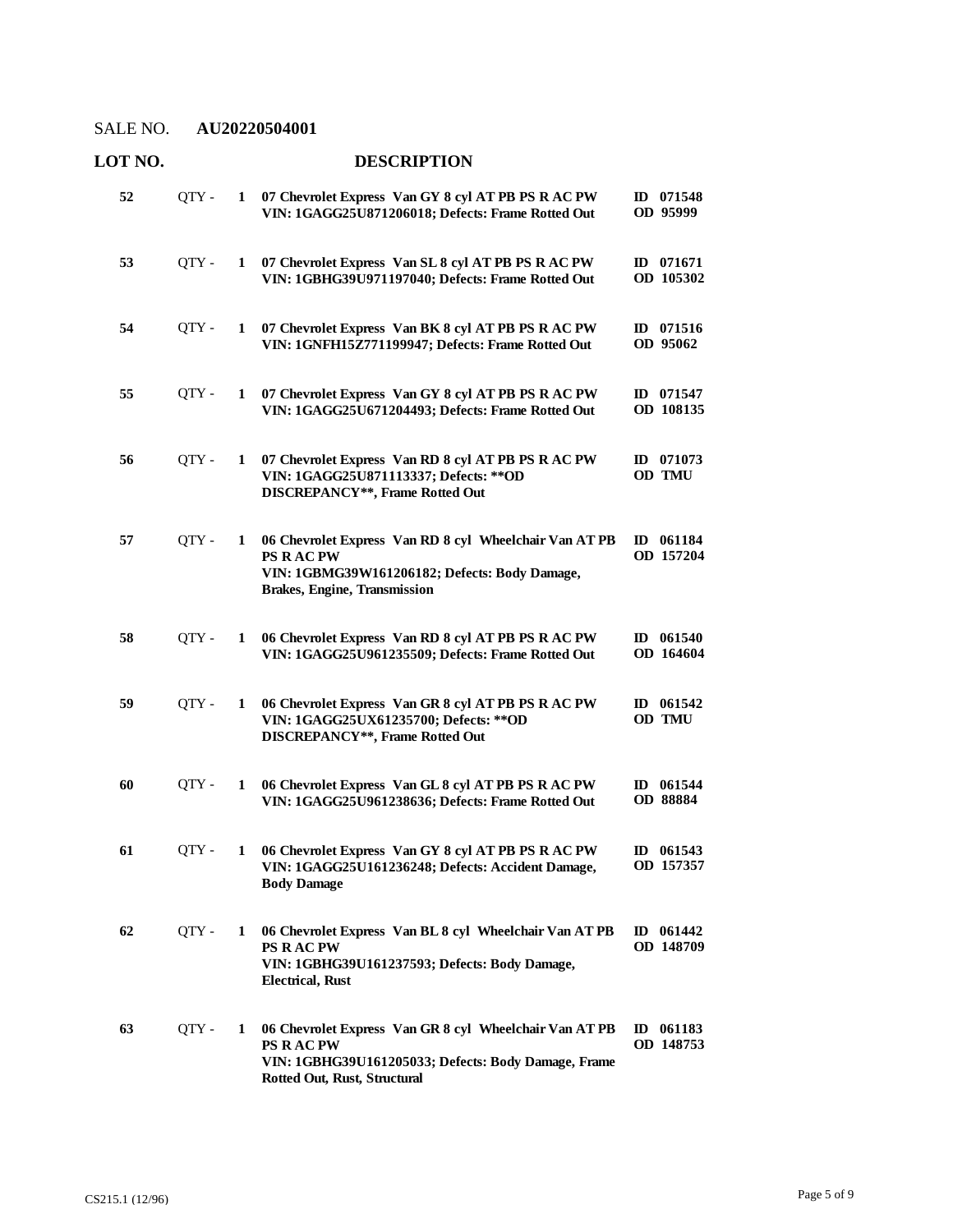### **LOT NO. DESCRIPTION**

| 64 | QTY - |              | 1 06 Chevrolet Express Van 8 cyl Wheelchair Van<br><4/20/22; 04/21/22> AT PB PS R AC PW<br>VIN: 1GBMG39U261207230; Defects: Electrical, Rust                 | $ID$ 061187<br>**<br><b>CANCELLED</b> ** |
|----|-------|--------------|--------------------------------------------------------------------------------------------------------------------------------------------------------------|------------------------------------------|
| 65 | OTY - | $\mathbf{1}$ | 06 Chevrolet Express Van BK 8 cyl AT PB PS R AC PW<br>VIN: 1GAGG25U561237726; Defects: Frame Rotted Out                                                      | ID 061541<br>OD 93464                    |
| 66 | QTY - | 1            | 06 Chevrolet Express Van GY 8 cyl Wheelchair Van AT PB<br><b>PS RACPW</b><br>VIN: 1GBHG39UX61206360; Defects: ** OD<br>DISCREPANCY**, Frame Rotted Out       | ID 061185<br>OD TMU                      |
| 67 | QTY - | $\mathbf{1}$ | 05 Chevrolet Astro Van WH 6 cyl AT PB PS R AC PW<br>VIN: 1GNEL19X15B129404; Defects: Frame Rotted Out                                                        | ID 051411<br>OD 50956                    |
| 68 | QTY - | 1            | 05 Chevrolet Astro Van GY 6 cyl AT PB PS R AC PW<br>VIN: 1GNEL19X45B129512; Defects: ** OD<br><b>DISCREPANCY**, Frame Rotted Out</b>                         | $ID$ 051410<br>OD TMU                    |
| 69 | QTY - | $\mathbf{1}$ | 05 Chevrolet Express Van BL 8 cyl Wheelchair Van AT PB<br><b>PS RACPW</b><br>VIN: 1GBHG39U051219746; Defects: Frame Rotted Out                               | ID 051356<br>OD 176672                   |
| 70 | QTY - | $\mathbf{1}$ | 05 Chevrolet Astro Van RD 6 cyl<br>VIN: 1GNEL19X05B129393; Defects: Frame Rotted Out                                                                         | ID 051406<br>OD 112424                   |
| 71 | QTY - | $\mathbf{1}$ | 04 Chevrolet Astro Van TN 6 cyl AT PB PS R AC PW<br>VIN: 1GNEL19X84B130015; Defects: Frame Rotted Out,<br><b>Rust</b>                                        | ID 041219<br>OD 99706                    |
| 72 | QTY - | $\mathbf{1}$ | 04 Chevrolet Astro Van RD 6 cyl AT PB PS R AC PW<br>VIN: 1GNEL19X54B129453; Defects: Frame, Frame Rotted<br>Out, Rust                                        | ID 041221<br>OD 70618                    |
| 73 | QTY - |              | 1 04 Chevrolet Express Van RD 8 cyl AT PB PS R AC PW<br>VIN: 1GAHG39U341246698; Defects: ** OD<br><b>DISCREPANCY**, Frame Rotted Out</b>                     | ID 041145<br>OD TMU                      |
| 74 | QTY - | $\mathbf{1}$ | 03 Chevrolet Express Van GR 8 cyl AT PB PS R AC PW<br>VIN: 1GAHG39U731221219; Defects: ** OD<br>DISCREPANCY**, Frame Rotted Out, Structural,<br>Transmission | ID 031507<br>OD TMU                      |
| 75 | QTY - | 1            | 08 Chevrolet K1500 Pickup BL 8 cyl 4x4 AT PB PS R AC<br>VIN: 1GCEK14098E161185; Defects: ** OPEN RECALL **,<br><b>Body Damage, Engine</b>                    | ID 084077<br>OD 189235                   |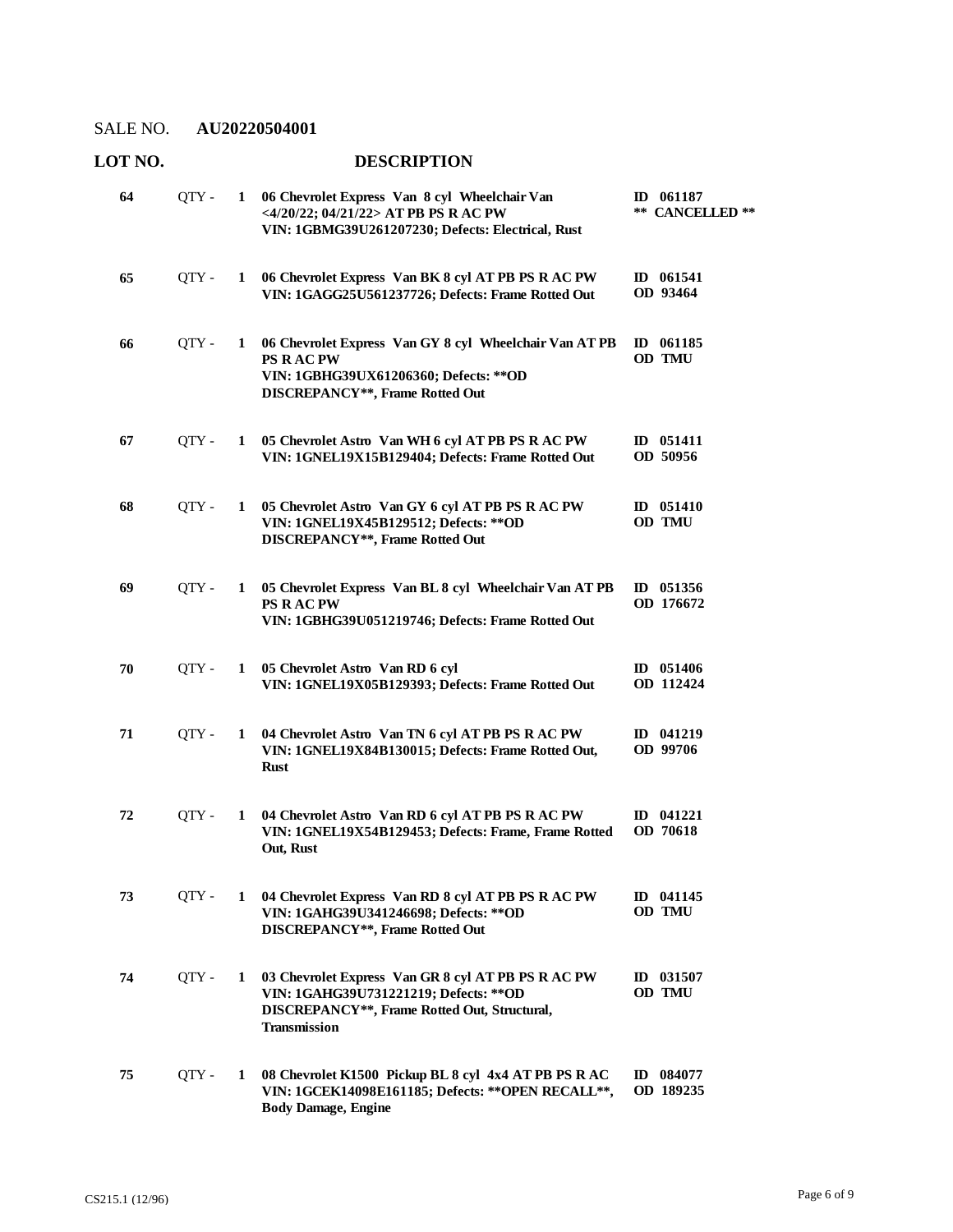| LOT NO. |       |   | <b>DESCRIPTION</b>                                                                                                                                                                  |                                |
|---------|-------|---|-------------------------------------------------------------------------------------------------------------------------------------------------------------------------------------|--------------------------------|
| 76      | QTY - | 1 | 08 Chevrolet K1500 Pickup BL 8 cyl 4X4 AT PB R AC PW<br>VIN: 1GCEK14058Z201108; Defects: ** OPEN RECALL **,<br><b>Body Damage, Engine</b>                                           | ID 084076<br>OD 49065          |
| 77      | QTY - | 1 | 07 Chevrolet K1500 Pickup BL 8 cyl 4X4 AT PB PS R AC<br>VIN: 1GCEK19067Z538541; Defects: ** OPEN RECALL **,<br>Body Damage, Engine, Frame Broken                                    | ID 074046<br>OD 97106          |
| 78      | QTY - | 1 | 07 Chevrolet Silverado Pickup GY 8 cyl AT PB PS R AC<br><b>PW</b><br>VIN: 1GCEK19047Z548288; Defects: Frame Rotted Out                                                              | ID $074055$<br><b>OD 21960</b> |
| 79      | QTY - | 1 | 07 Chevrolet Silverado Pickup BL 8 cyl AT PB PS R AC PW<br>VIN: 1GCEK19017E516017; Defects: Frame Rotted Out                                                                        | ID $074058$<br>OD 59991        |
| 80      | QTY - | 1 | 07 Chevrolet Silverado Pickup BL 8 cyl AT PB PS R AC PW<br>VIN: 1GCEK19077E515745; Defects: Frame Rotted Out                                                                        | ID 074056<br>OD 52201          |
| 81      | QTY - | 1 | 03 Chevrolet Silverado Pickup WH 8 cyl AT PB PS R AC<br><b>PW</b><br>VIN: 1GCHK29U73E365040; Defects: ** OD<br>DISCREPANCY**, Body Damage, Frame Rotted Out,<br><b>Transmission</b> | ID 035218<br>OD TMU            |
| 82      | QTY - | 1 | 01 Chevrolet C7500 Stake Body BL 8 cyl AT PB PS R AC<br>VIN: 1GBJ7H1E31J512070; Defects: Body Damage, Engine,<br>Frame                                                              | ID 015432<br>OD 32796          |
| 83      | QTY - | 1 | 09 Chevrolet Tahoe Subn BL 8 cyl AT PB PS R AC PW<br>VIN: 1GNEC03029R237369; Defects: Rust, Transmission                                                                            | ID 093599<br>OD 189183         |
| 84      | QTY - |   | 1 07 Chevrolet Tahoe Subn BL 8 cyl AT PB PS R AC PW<br>VIN: 1GNFK13027J364180; Defects: **OD<br>DISCREPANCY**, Frame                                                                | ID $073558$<br>OD TMU          |
| 85      | OTY - |   | 1 05 Chevrolet Tahoe Subn BL 8 cyl AT PB PS AC PW<br>VIN: 1GNEK13Z55J208836; Defects: ** OD<br>DISCREPANCY**, Frame                                                                 | ID 053562<br>OD TMU            |
| 86      | QTY - |   | 1 07 Chevrolet Tahoe BL 8 cyl <4/20/22; 04/21/22> AT PB<br><b>PS RACPW</b><br>VIN: 1GNFK13027J364180; Defects: Frame Rotted Out                                                     | ID $073558$<br>** CANCELLED ** |
| 87      | QTY - | 1 | 03 Chevrolet Silverado WH 8 cyl AT PB PS R AC PW<br>VIN: 1GCHK29U33E363320; Defects: Frame Rotted Out                                                                               | ID 035217<br>OD 47163          |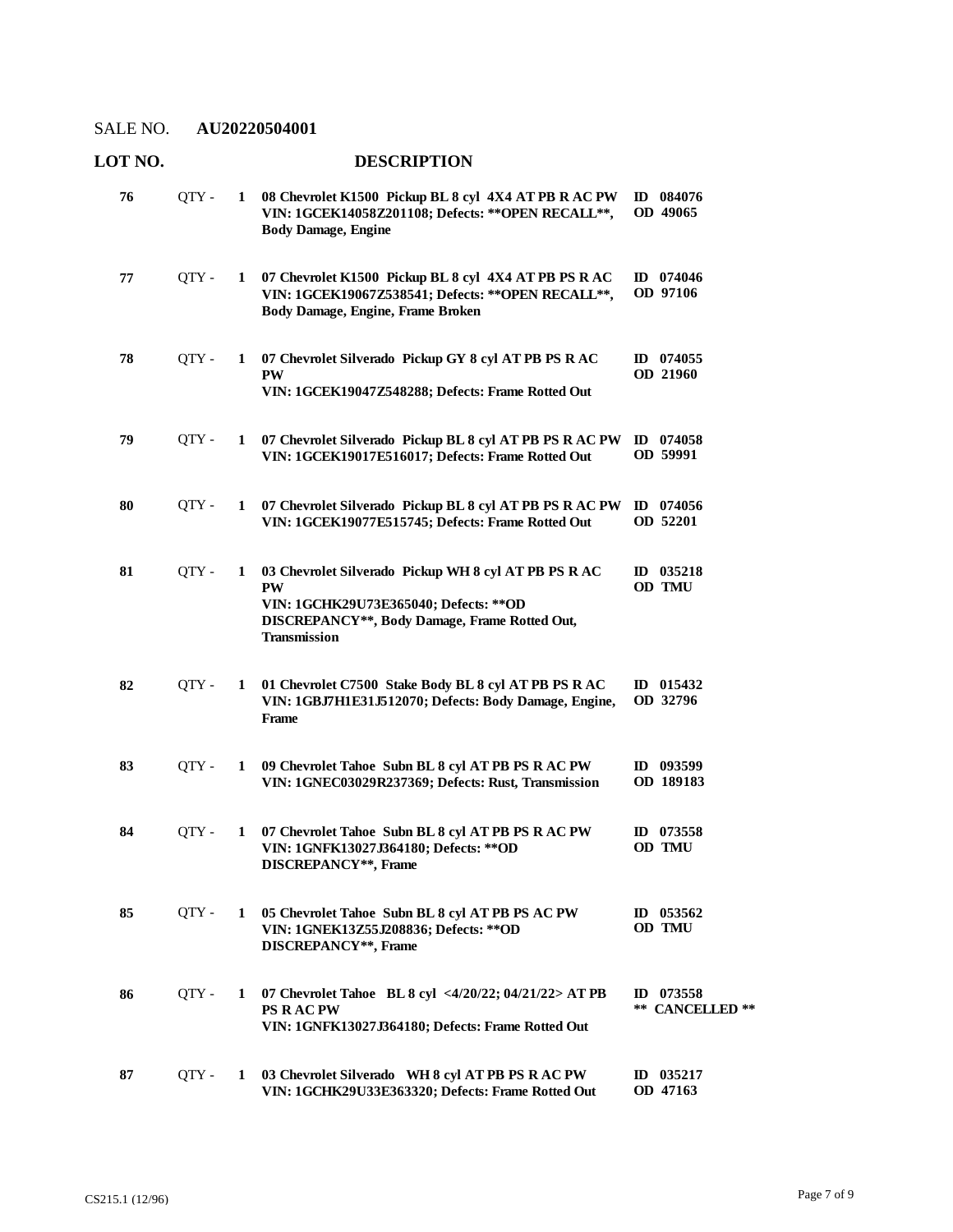#### **LOT NO. DESCRIPTION 01 Chevrolet Tahoe WH 8 cyl AT PB PS R AC PW**  QTY - **1 ID 013532 VIN: 1GNEK13V51J278313; Defects: Body Damage, Rust OD 69650 88 03 Ford F450 Van BL 10 cyl AT PB PS**  QTY - **1 ID 035115 VIN: 1FDXF46S33EA52321; Defects: \*\*OD DISCREPANCY\*\*, Body Damage, Frame Rusted, Front End OD 29088 89 08 Ford F250 Pickup BL 8 cyl AT PB PS R AC**  QTY - **1 ID 085696 VIN: 1FTSW21528ED51214; Defects: Body Damage, Engine, Frame OD 27699 90 01 Ford F150 Pickup BL 8 cyl AT PB PS R AC PW**  QTY - **1 ID 014083 VIN: 2FTPF18Z91CA90555; Defects: Body Damage, Frame Rusted, Rust OD 51873 91 06 Ford E350 Bus WH 8 cyl AT PB PS R AC PW**  QTY - **1 ID 065584 VIN: 1FDWE35S66DB07056; Defects: Body Damage, Rust OD 85009 92 12 Dodge Caravan Van GY 6 cyl AT PB PS R AC PW**  QTY - **1 ID 121111 VIN: 2C4RDBG7CR168369; Defects: Engine OD 173989 93 01 Dodge Ram 2500 Pickup BL 8 cyl AT PB PS R AC PW**  QTY - **1 ID 013694 VIN: 3B7KF26Z41M556819; Defects: \*\*OD DISCREPANCY\*\*, Body Damage, Rust OD TMU 94 12 Dodge Caravan RD 6 cyl AT PB PS R AC PW**  QTY - **1 ID 121116 VIN: 2CHRDGBG7CR165763; Defects: Body Damage, Frame Rusted OD 160144 95 12 Dodge Caravan GY 6 cyl AT PB PS R AC PW**  QTY - **1 ID 121118 VIN: 2C4RDGB0CR185580; Defects: Engine OD 201415 96 03 GMC G3500 Savana Van GR 8 cyl AT PB PS R AC PW**  QTY - **1 ID 031428 VIN: 1GDHG39UX31219323; Defects: Body Damage, Frame Rotted Out, Rust, Structural OD 176554 97 03 GMC G3500 Savana Van RD 8 cyl Wheelchair Van AT**  QTY - **1 ID 031430 PB PS R AC PW VIN: 1GDHG39U631217469; Defects: Body Damage, Body Rust, Brakes OD 85029 98 03 GMC G3500 Savana Van RD 8 cyl Wheelchair Van AT**  QTY - **1 ID 031433 PB PS R AC PW VIN: 1GDHG39U931230765; Defects: \*\*OD DISCREPANCY\*\*, Frame Rotted Out OD TMU 99**